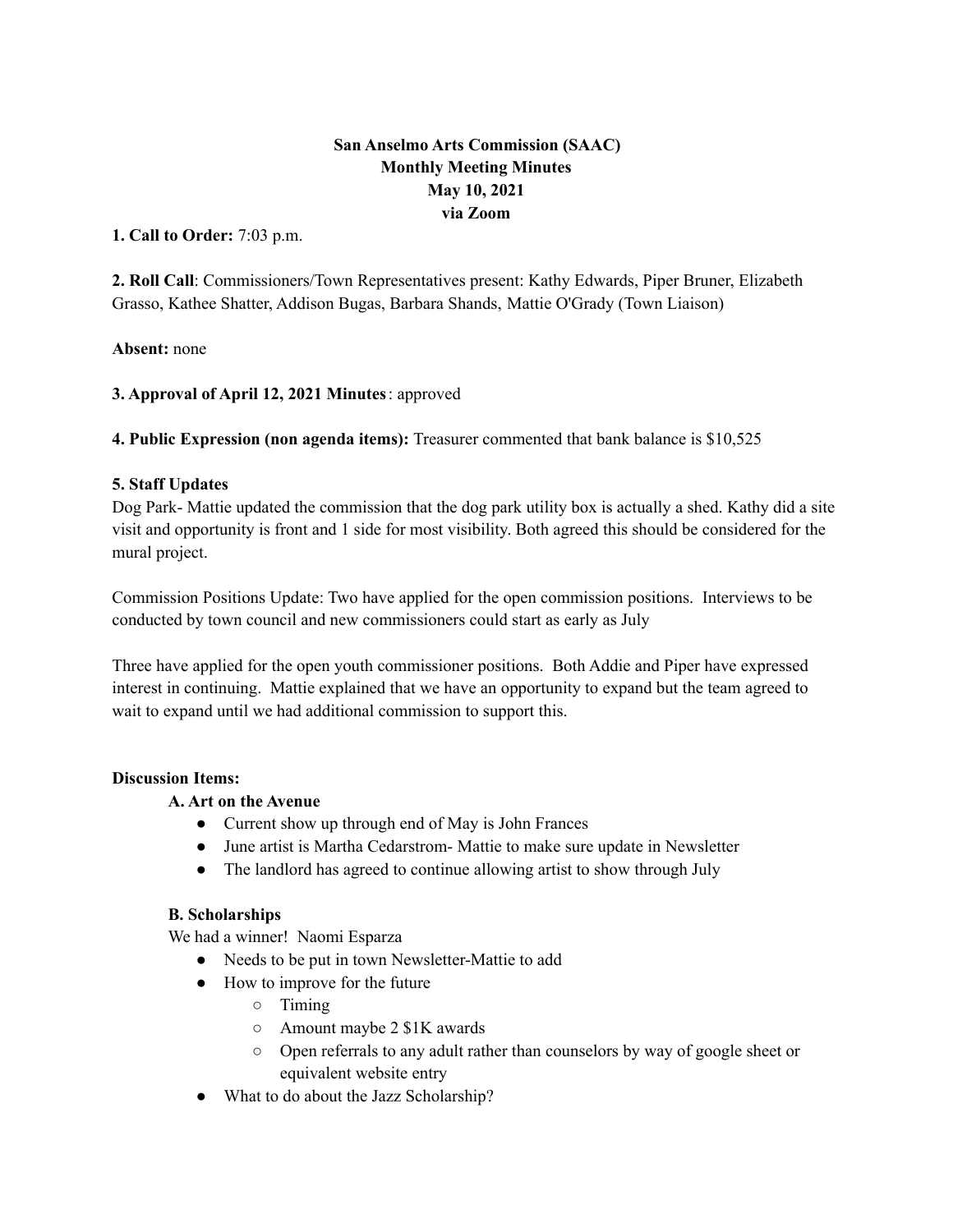Will need to tee up subcommittee meeting end of summer to iron out changes/improvements

# **C. Youth Project**

- Project Postponed to fall
- Theme might need to be updated-Addie and Piper to revisit

# **C. Public Art**

- Town has requested we approach as pilot program
	- Should we wait for new commissioners? August start date
	- Need subcommittee to meet in late June, Kathy, Elizabeth, Barbara & Mattie
	- Look at small or pilot projects, would dog park location work?

# **D. Types of Projects to Support?**

Broader Scope of the Arts Commission has changed

Was focused on music, music in the park, Beatles now shift to visual arts..

Discussion:What do we want to pursue? What is the commission's purpose? Need to support both visual and performing arts

How to get back into music in the coming year?

- Mattie to notify when things open up so SAAC can be part of reopening
- Recruiting commissioners try to find people with specific skill set, Need music expertise, marketing and fundraising specialists
- Kathy to change/update verbiage to Mattie to reflect this in recruitment of additional commissioners

## **Action Items**

- Open floor discussion for new head of committee
	- Kathy Edwards and Barbara Shands expressed interest in Chair of the **Commission** 
		- Both have agreed to work as co-chairs
		- Motion made by Kathee for co-chairs to lead commission. Motion passed unanimously
		- Elizabeth to take over, taking minutes and passing on to Mattie for distribution temporarily (6 months).

## **Harmony**

- Exhibit to start in June but reception date TBD in August
- Kathee reports- good news 28 artists  $@1.5$  pieces of art per person, it looks to be a robust, juried exhibit
	- -Request for parklet in front of Cedars for additional space 3 store fronts wide (Mattie to help with this)
	- Could be time when street is closed anyway, dates/plans still unknown
	- Request small budget for reception